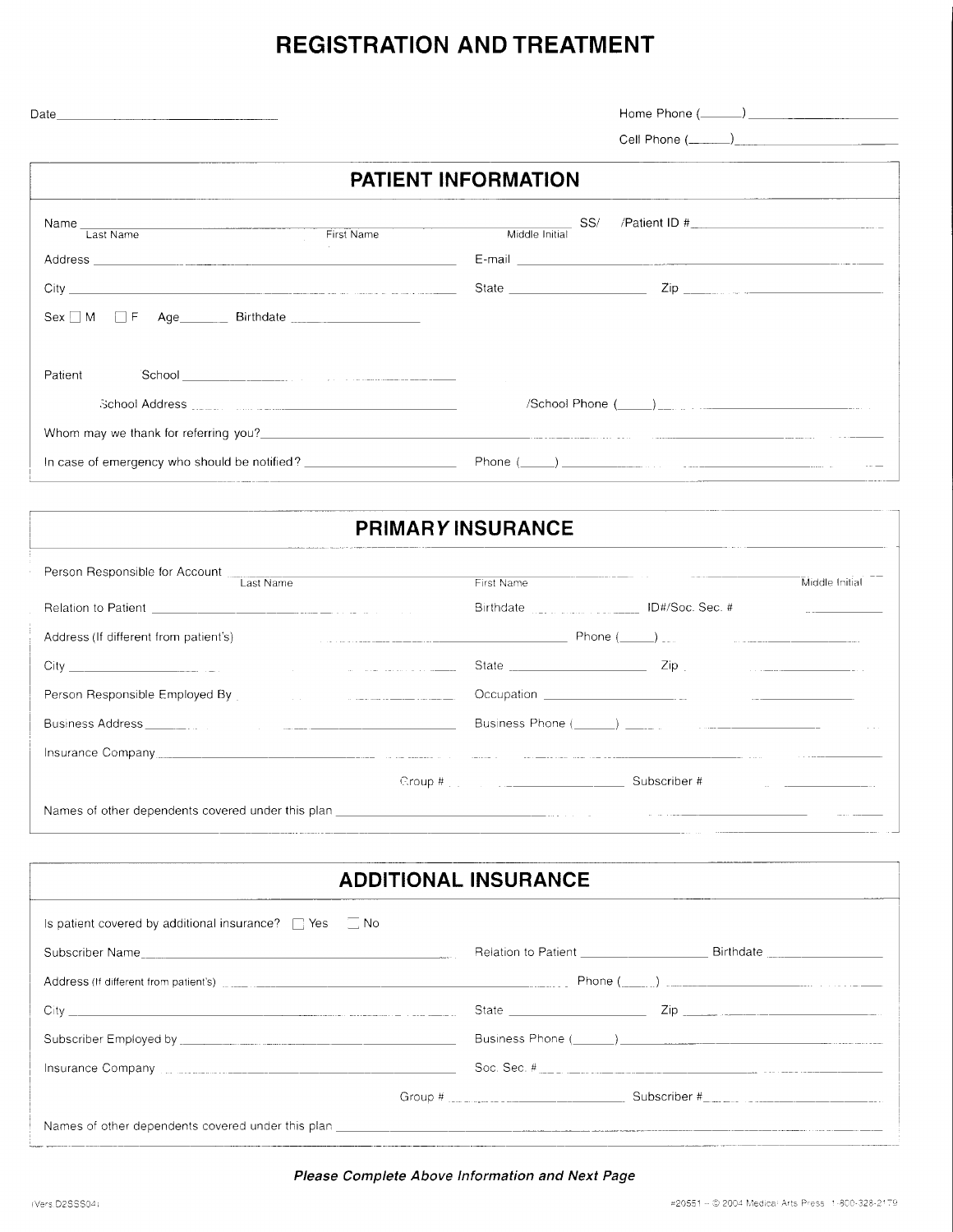# Child Health/Dental History Form



American Dental Association www.ada.org

| Patient's Name                    |                                                                                                               |                    | Nickname                |                      |                        | www.aug.org               |        |          |
|-----------------------------------|---------------------------------------------------------------------------------------------------------------|--------------------|-------------------------|----------------------|------------------------|---------------------------|--------|----------|
| LAST                              |                                                                                                               | INTIAL             |                         |                      | Date of Birth          |                           |        |          |
| FIRST<br>Parent's/Guardian's Name |                                                                                                               |                    | Relationship to Patient |                      |                        |                           |        |          |
|                                   |                                                                                                               |                    |                         |                      |                        |                           |        |          |
| Address                           |                                                                                                               |                    |                         |                      |                        |                           |        |          |
| PO OR MAILING ADDRESS             |                                                                                                               |                    | CITY                    |                      | <b>STATE</b>           | ZIP CODE                  |        |          |
| Phone                             |                                                                                                               |                    |                         |                      | Sex MU FU              |                           |        |          |
| Home                              |                                                                                                               | Work               |                         |                      |                        |                           |        |          |
|                                   |                                                                                                               |                    |                         |                      |                        |                           |        |          |
|                                   | 1. Active Tuberculosis, 2. Persistent cough greater than a three-week duration, 3. Cough that produces blood? |                    |                         |                      |                        |                           |        |          |
|                                   |                                                                                                               |                    |                         |                      |                        |                           |        |          |
|                                   |                                                                                                               |                    |                         |                      |                        |                           |        |          |
|                                   | Has the child had any history of, or conditions related to, any of the following:                             |                    |                         |                      |                        |                           |        |          |
| $\Box$ Anemia                     | $\sqcup$ Cancer                                                                                               | $\sqcup$ Epilepsy  | $J$ HIV +/AIDS          |                      | <b>□ Mononucleosis</b> | <b>J</b> Thyroid          |        |          |
| $\Box$ Arthritis                  | <b>□</b> Cerebral Palsy                                                                                       | $\sqcup$ Fainting  | $\sqcup$ Immunizations  | $\sqcup$ Mumps       |                        | <b>⊔</b> Tobacco/Drug Use |        |          |
| $\mathsf{\mathsf{J}}$ Asthma      | <b>□</b> Chicken Pox                                                                                          | LI Growth Problems | $U$ Kidney              |                      | □ Pregnancy (teens)    | $\sqcup$ Tuberculosis     |        |          |
| <b>□</b> Bladder                  | <b>□</b> Chronic Sinusitis                                                                                    | $\sqcup$ Hearing   | <b>U</b> Latex allergy  |                      | $\Box$ Rheumatic fever | <b>□</b> Venereal Disease |        |          |
| <b>■ Bleeding disorders</b>       | $\Box$ Diabetes                                                                                               | $\sqcup$ Heart     | <b>J</b> Liver          | $\sqcup$ Seizures    |                        | $\Box$ Other              |        |          |
| J Bones/Joints                    | $\sqcup$ Ear Aches                                                                                            | $\sqcup$ Hepatitis | $\Box$ Measles          | $\sqcup$ Sickle cell |                        |                           |        |          |
|                                   |                                                                                                               |                    |                         |                      |                        |                           |        |          |
|                                   | Please list the name and phone number of the child's physician:                                               |                    |                         |                      |                        |                           |        |          |
| Name of Physician                 |                                                                                                               |                    |                         |                      |                        |                           |        |          |
|                                   |                                                                                                               |                    |                         |                      |                        |                           |        |          |
| ta or Hefong                      |                                                                                                               |                    |                         |                      |                        |                           |        |          |
|                                   |                                                                                                               |                    |                         |                      |                        |                           | Yes No |          |
| If yes, please list:              |                                                                                                               |                    |                         |                      |                        |                           |        |          |
|                                   |                                                                                                               |                    |                         |                      |                        |                           |        |          |
|                                   |                                                                                                               |                    |                         |                      |                        |                           |        |          |
|                                   |                                                                                                               |                    |                         |                      |                        |                           |        | $\Box$   |
|                                   | 4. How would you describe the child's eating habits?                                                          |                    |                         |                      |                        |                           |        |          |
| 5.                                |                                                                                                               |                    |                         |                      |                        |                           |        |          |
| 6.                                |                                                                                                               |                    |                         |                      |                        |                           |        | $\Box$   |
| 7.                                |                                                                                                               |                    |                         |                      |                        |                           |        | П        |
| 8.                                |                                                                                                               |                    |                         |                      |                        |                           |        | Ч        |
| 9.                                |                                                                                                               |                    |                         |                      |                        |                           |        | $\sqcup$ |
|                                   |                                                                                                               |                    |                         |                      |                        |                           |        | $\Box$   |
|                                   |                                                                                                               |                    |                         |                      |                        |                           |        | $\cup$   |
|                                   |                                                                                                               |                    |                         |                      |                        |                           |        | a        |
|                                   |                                                                                                               |                    |                         |                      |                        |                           |        | ⊐        |
|                                   |                                                                                                               |                    |                         |                      |                        |                           |        | ┙        |
|                                   |                                                                                                               |                    |                         |                      |                        |                           |        | u        |
|                                   |                                                                                                               |                    |                         |                      |                        |                           |        | Ц        |
|                                   |                                                                                                               |                    |                         |                      |                        |                           |        |          |
|                                   |                                                                                                               |                    |                         |                      |                        |                           |        |          |
|                                   |                                                                                                               |                    |                         |                      |                        |                           |        | ⊐        |
|                                   |                                                                                                               |                    |                         |                      |                        |                           |        | ┙        |
|                                   | 21. What type of water does your child drink? Li City water Li Well water Li Bottled water Li Filtered water  |                    |                         |                      |                        |                           |        |          |
|                                   |                                                                                                               |                    |                         |                      |                        |                           |        |          |
|                                   |                                                                                                               |                    |                         |                      |                        |                           |        |          |
|                                   |                                                                                                               |                    |                         |                      |                        |                           |        | ل        |
|                                   |                                                                                                               |                    |                         |                      |                        |                           |        |          |
|                                   | 26. At what age did the child stop bottle feeding? Age _______________ Breast feeding? Age __________         |                    |                         |                      |                        |                           |        |          |
|                                   |                                                                                                               |                    |                         |                      |                        |                           |        |          |
|                                   |                                                                                                               |                    |                         |                      |                        |                           |        |          |
|                                   | 28. IF THIS IS NOT THE FIRST VISIT, who was THE FORMER DENTIST                                                |                    |                         |                      |                        |                           |        |          |

Parent's/Guardian's Signature

 $Data$ 

For completion by dentist Comments \_ For Office Use Only: J Medical Alert J Premedication J Allergies J Anesthesia Reviewed by Date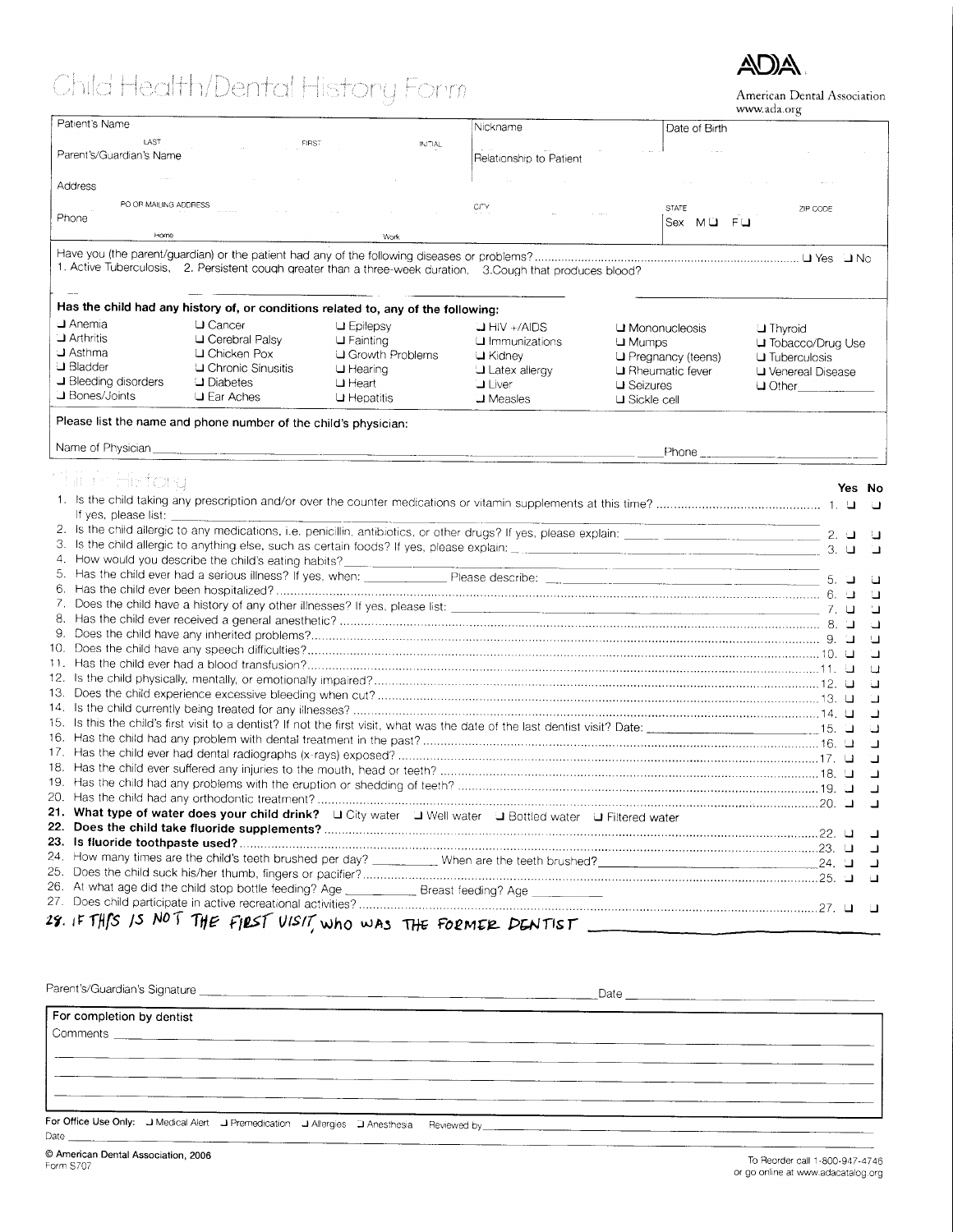## EUGENIA FRIEDLAND, D.D.S. FAMILY DENTISTRY

#### Please initial that you have read and understood the following:

I acknowledge that I have received from Eugenia Friedland, D.D.S., a copy of the Dental Materials Fact Sheet titled The Facts about Fillings.  $(W \cdot \text{cbs}) + e$ 

Appointments are made exclusively for you the patient and are times set aside with Doctor. We require an advance 24-hour notice if you cannot make your scheduled appointment time. We reserve the right to charge for any appointment cancelled or missed without 24-hour notice.

I have received a copy of this office's Notice of Privacy Practices.  $\int \mathcal{W}$ etsite)

#### **CONSENT FOR USE AND DISCLOSURE OF HEALTH INFORMATION** PLEASE READ THE FOLLOWING STATEMENTS CAREFULLY

Purpose of Consent: By signing this form, you will consent to our use and disclosure of your protected health information to carry out treatment, payment activities, and healthcare operations.

Notice of Privacy Practices: You have the right to read our Notice of Privacy Practices before you decide whether to sign this consent. Our Notice provides a description of our treatment, payment activities, and healthcare operations, of uses and disclosures we may make of your protected health information, and of other important matters about your protected health information. A copy of our Notice accompanies this consent. We encourage you to read it carefully and completely before signing this consent.

We reserve the right to change our privacy practices as described on our Notice. If we change our privacy practices, we will issue a revised Notice, which will contain the changes. Those changes may apply to any of your protected health information that we maintain.

You may obtain a copy of our Notice, including any revisions of out Notice, at any time contacting:

Contact Person: Cindy Paul Telephone: 408-246-4460 Fax: 408-246-1810 E-mail: drfriedland@yahoo.com Address: 1150 Scott Blvd., B-2 Santa Clara, CA 95050

Right to Revoke: You will have the right to revoke this consent at any time by giving us written notice of your revocation submitted to the Contact Person listed above. Please understand that revocation of this consent will not affect any action we took in reliance on this consent before we received your revocation, and that we may decline to treat you or to continue treating you if you revoke this consent.

#### **SIGNATURE**

I have had full opportunity to read and consider the contents of this consent form and your Notice of Privacy Practices. I understand that, by signing this consent form. I am giving my consent to your use and disclosure of my protected health information to carry out treatment, payment activities, and health care operations.

### Signature: Date: Date:

If this consent is signed by a personal representative on behalf of the patient, complete the following: Personal Representative's Name: Relationship to patient:

1150 Scott Blvd., Ste. B-2 Santa Clara, CA 95050 Tel: 408-246-4460 Fax: 408-246-1810 Website: www.dr-friedland.com E-mail: drfriedland@yahoo.com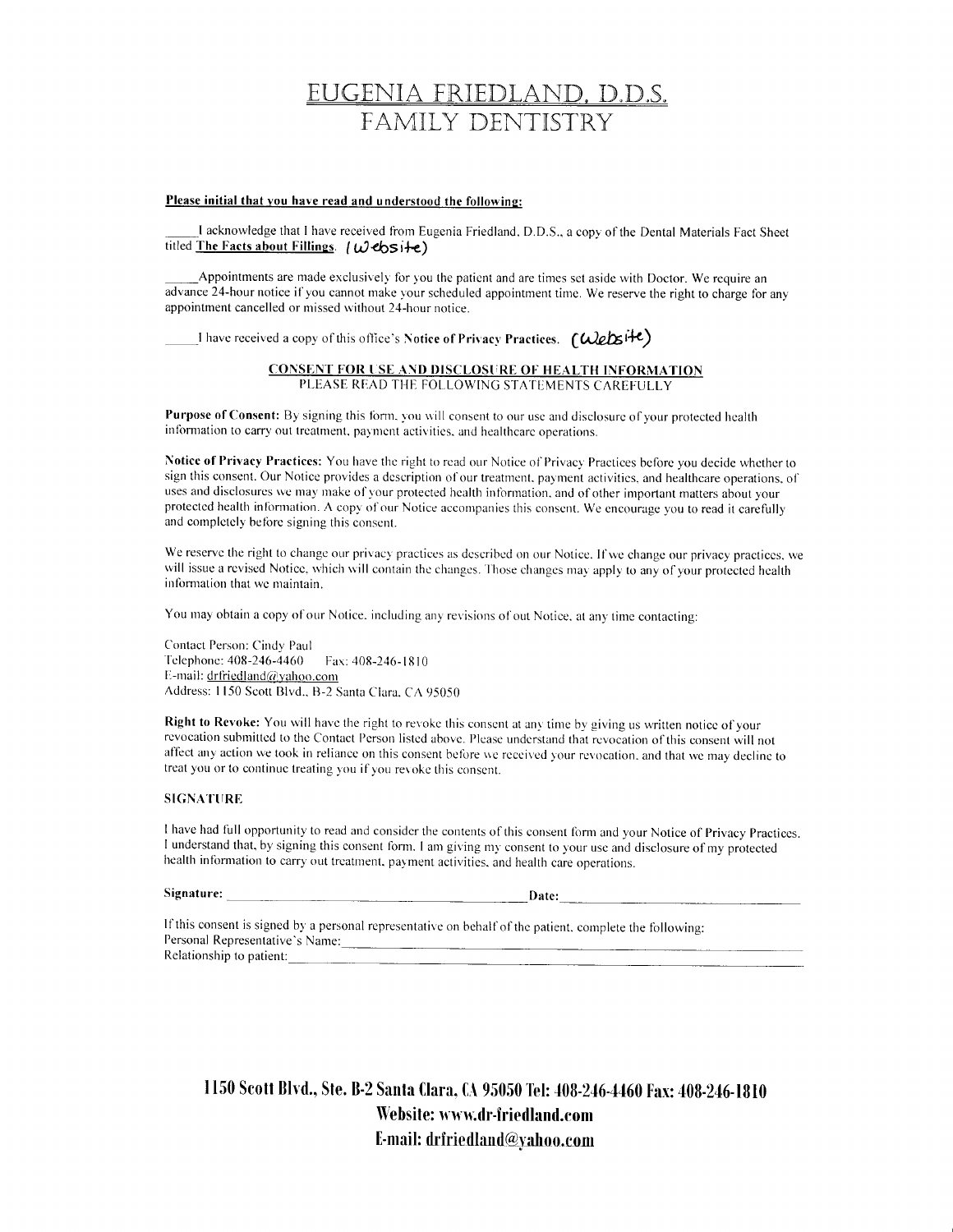# <u>EUGENIA FRIEDLAND, D.D.S.</u> FAMILY DENTISTRY

Welcome to our office. We hope that this information form will answer most of your questions about our office's financial and insurance policies.

Payment or co-payment is expected at the time service is performed. We accept cash, personal checks, Visa, MasterCard, Discover, and American Express.

#### **Regular Indemnity Insurance:**

If you have traditional indemnity insurance to help you with payment for your dental treatment, we will be glad to help you receive the benefits from your insurance company. Your insurance company is a third party, and may assist you in payment; we will bill them as a courtesy to you. If your insurance company does not respond within 45 days, we will look to you for payment. Our treatment is rendered to you; therefore you are the responsible party.

Most insurance companies have their own schedules of "allowable charges" for each procedure, and they may not be the same as the actual charges in our office. Based on our experience with your insurance company, we will calculate your co-pay as closely as possible. Insurance companies will not guarantee phone quotes, but we can submit a pre-estimate for a written verification for you.

#### **Dental Plans:**

Our office for the most part in considered an out-of-network provider for most PPO plans; which means that your out-ofpocket financial responsibility will tend to be more than an in-network provider.

We are contracted with the following insurance companies and have lower out-of-pocket expenses:

#### Assurant Employee Benefits PPO, and Delta Dental as a Premier provider.

#### **Delta Dental Plans:**

Insurance claims that are submitted through Delta Dental will be paid at the Premier Provider level. The Premier level is usually more out-of-pocket expense than a PPO Delta provider.

#### **Extended Payments:**

Our office does not offer extended payment plans or any sort of financing.

#### Collection:

Most of our patients are very conscientious about their accounts, but occasionally we have difficulty with collection. If an account is delinquent and cannot be cleared within 90 days, it will be reported as a bad debt with the Credit Bureaus, and will become a part of your credit history until it is cleared. We prefer not to use a collection service.

Our entire staff is committed to providing you the best possible dental care, and we will be happy to assist you in any way we can. If you have questions, please do not hesitate to ask.

I ACCEPT FULL FINANCIAL RESPONSIBILTY FOR THE SERVICES RENDERED TO ME NY THE STAFF AT EUGENIA FRIEDLAND, D.D.S. I HAVE READ, UNDERSTOOD, AND AGREE TO THE POLICIES OUTLINED ABOVE. Date

Signature

1150 Scott Blvd., Ste. B-2 Santa Clara, CA 95050 Tel: 408-246-4460 Fax: 408-246-1810 Website: www.dr-friedland.com E-mail: drfriedland@yahoo.com